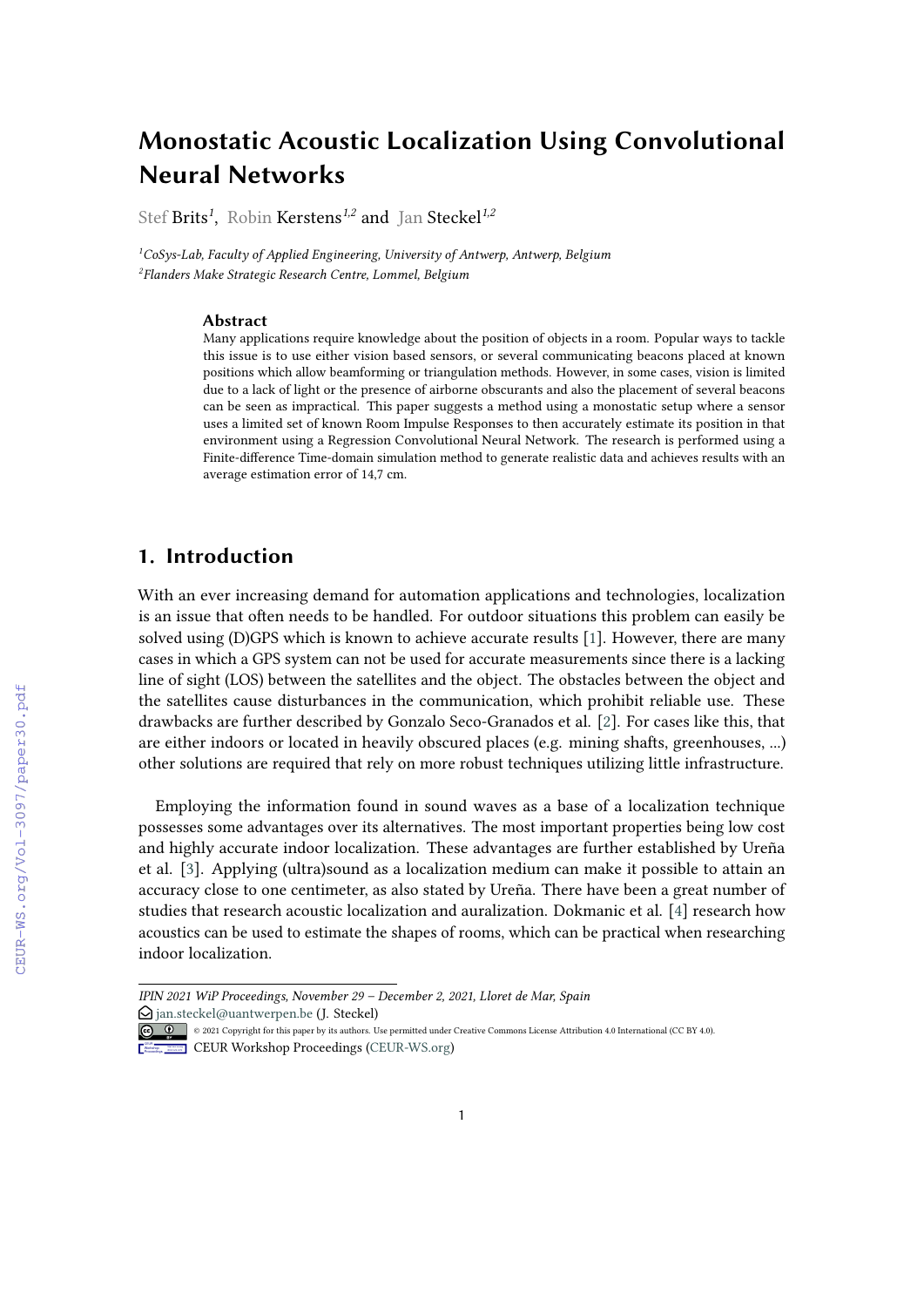It is important to note that in many cases which implement sound for localization purposes, multiple microphones are employed. Such an infrastructure is called a microphone array. These arrays collect data by measuring incoming sound waves in a synchronous manner which can then be compared to each other. Using the concepts of the speed of sound and the way sound waves propagate, the differences between the times of arrival in the microphones make it possible to calculate the angle between the microphone array and the sound source [\[1\]](#page-11-0). Another localization technique utilizing microphones uses synchronized static beacons. These beacons can send out sound waves which are received by the object to localize. This object then triangulates its position relative to the static beacons. This localization can be accomplished in a multitude of ways, one of which is the time-of-flight (ToF) method. When ToF is used, the time that the sound wave took to travel between the beacon and the object is used to find the location of the object. The concept of static beacons and the conventional localization methods is explained more in depth by [\[3\]](#page-11-1).

Research in the field of sonar technology is of great interest when other forms of localization are not applicable to a situation. For example, when visual localization is employed and there is not enough light for normal cameras or there is a substantial amount of dust in the environment, as explored by Shehryar Khattak et al. [\[5\]](#page-11-2). The dissimilarity in the approaches executed by this paper is that most sonar systems use static beacons or microphone arrays. In our research, no such infrastructure is provided and a monostatic setup is used without the use of supplementary beacons. In this paper, we will propose a machine learning approach using data obtained from finite-difference time-domain (FDTD) [\[6\]](#page-11-3) simulations. We will debate the design and research choices for the data, simulations, and lastly, the convolutional neural network (CNN) constructed for localizing with a single transceiver. To the author's knowledge, at the time of writing, the exact approach taken in paper has not yet been published in literature. The proposed method finds inspiration in popular Wi-Fi fingerprinting methods [\[7\]](#page-11-4) where pre-calculated radio maps are used to determine the location of a user. In [\[8\]](#page-12-0) a similar approach is used, but with a passive measuring scenario where environmental ultrasound is being analyzed. Vera-Diaz [\[9\]](#page-12-1) does another passive approach, tracking human speech using CNNs. The question this paper proposes to answer is: "Is it possible to localize an object inside a known room using only one sound transceiver? If it is possible, how accurate can the measurement be without the help of this additional infrastructure and which additional intelligent algorithms will be needed?".

In section [2,](#page-2-0) we will discuss the importance of a room impulse response for localization purposes in this paper. Thereafter, Section [3](#page-3-0) contains information on the data generation employed for this research. We explain the methods of data generation and further discuss room modeling techniques. Section [4](#page-5-0) explains the design choices of three different neural networks used to localize an object based on the simulated data. Additionally, section [5](#page-8-0) shows the results of the networks, localizing an object in a simulated room, with a greater focus on the convolutional neural network for regression. Lastly, we conclude this paper in [6,](#page-10-0) discussing results, a mean localization error of 0,14 m, and implications of the executed research.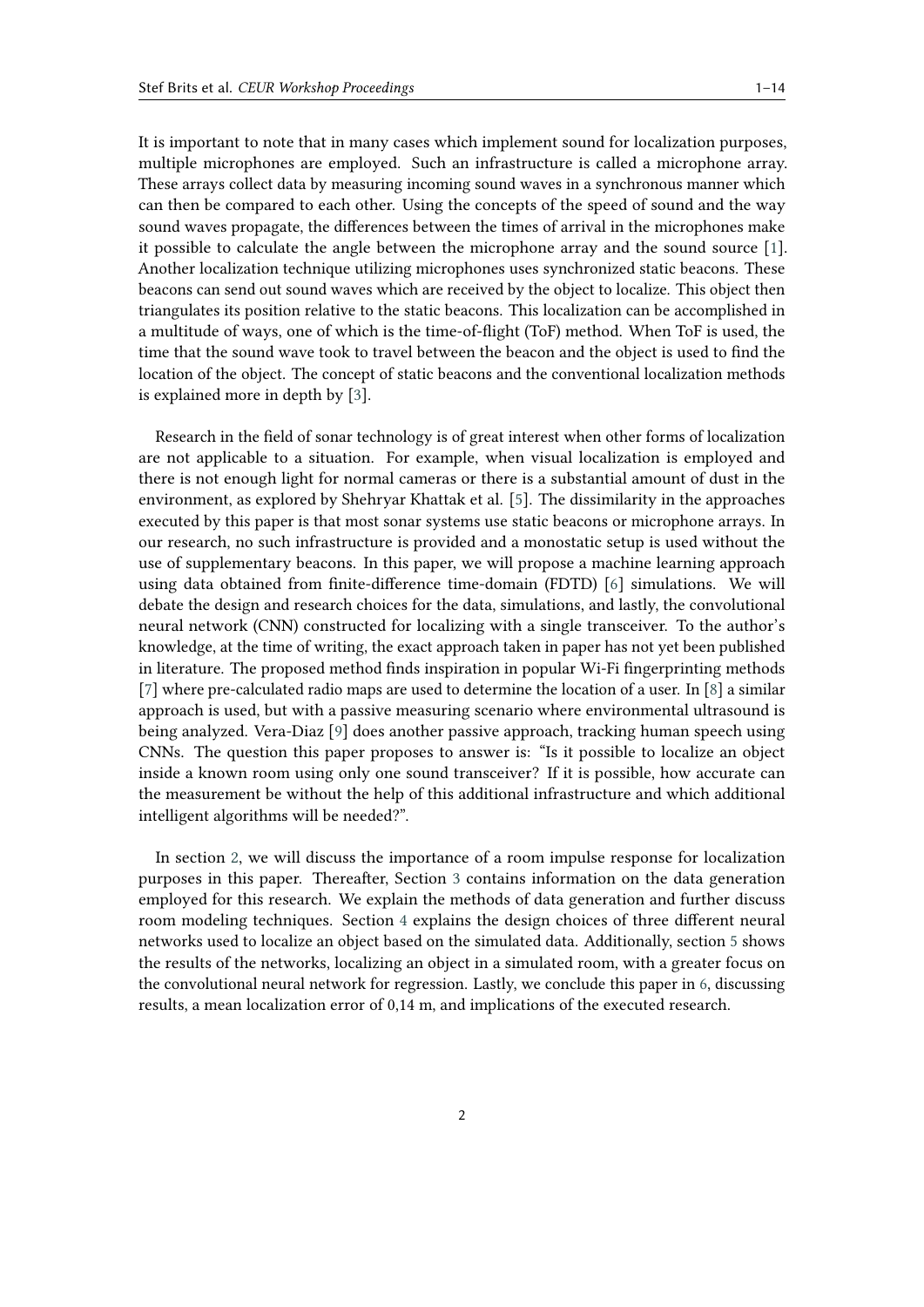## <span id="page-2-0"></span>**2. Defining the Room Impulse Response**

For an object to localize itself inside a room without external help using sound, prior knowledge about the room can be used to help the process. To obtain this knowledge, this research aims to employ a set of Room Impulse Responses (RIR). The RIR can be described as the transfer function of a room between a transmitting sound source and a receiving microphone. The object can send out a broadband signal (e.g. a sine sweep, or an Additive White Gaussian Noise (AWGN) sequence) and record, for a specified amount of time, all reflections that originate from the available surfaces in the room. This can be done by placing the transmitter and receiver on different sides of a room (bistatic) but also when they are located at the same exact position. When using this monostatic approach, the measurement forms a location-specific RIR of which the content changes as the transceiver moves through the room. As every independent position has a unique set of distances towards the reflecting surfaces, the RIR can also be expected to be unique. In our research, we will create such RIRs in using a FDTD simulation in MATLAB [\[6\]](#page-11-3), using the same exact location for both the transmitter and the receiver. For this work, an omnidirectional transceiver is assumed.

In the current research, we always use the same room in a single dataset. With this knowledge we can state that spatial properties of the room and the relative position between sender and receiver stay the same. A lot of research has already gone into accurately detecting acoustic reflections [\[10,](#page-12-2) [11\]](#page-12-3), and it can be concluded that as the bandwidth of the measuring sequence increases, localization will become more robust to noise and will allow for a more accurate result if the frequency increases. However, because of computational needs of the FDTD simulations, this first attempt uses a sequence that limits the time required for running the simulations. A pseudo-random AWGN sequence that lasts 6 ms and that has a bandwidth between 2 kHz and 4 kHz, sampled at 10 kHz.

The main challenge proposed in this paper consists of finding the connection between the location-specific RIR and that same exact location in that room using a limited set of prior info. Antonello et al. [\[12\]](#page-12-4) describe the importance of measuring and using the RIR where an infrastructure with multiple microphones is used. This was a recurring problem when studying research because conventional approaches do not include single transceiver localization or monostatic localization, as stated by El Badawy et al [\[13\]](#page-12-5).

One of the RIRs used for this research is depicted in Fig. [1.](#page-3-1) A typical RIR consists of the measured pressure over time at a certain place in a room. In some cases, the pressure is expressed as energy in the air. Mathematically, the RIR represents the transfer function of the room between the sound source and the microphone. And because a monostatic setup is used, the RIR shows information about the location in the room. According to Cecchi et al. [\[14\]](#page-12-6), it is possible to split the information provided by a RIR in three sections:

1. Direct sound: this is the sound measured by the first LOS transmission. This can be helpful for evaluating the transmitted sound, as it is the direct, unreflected signal. In this research, the source and receiver would be placed on the same object, a couple of centimeters apart, this means that the direct sound is measured almost instantaneously. In simulation it is possible to measure and transmit at the exact same position. Thus, the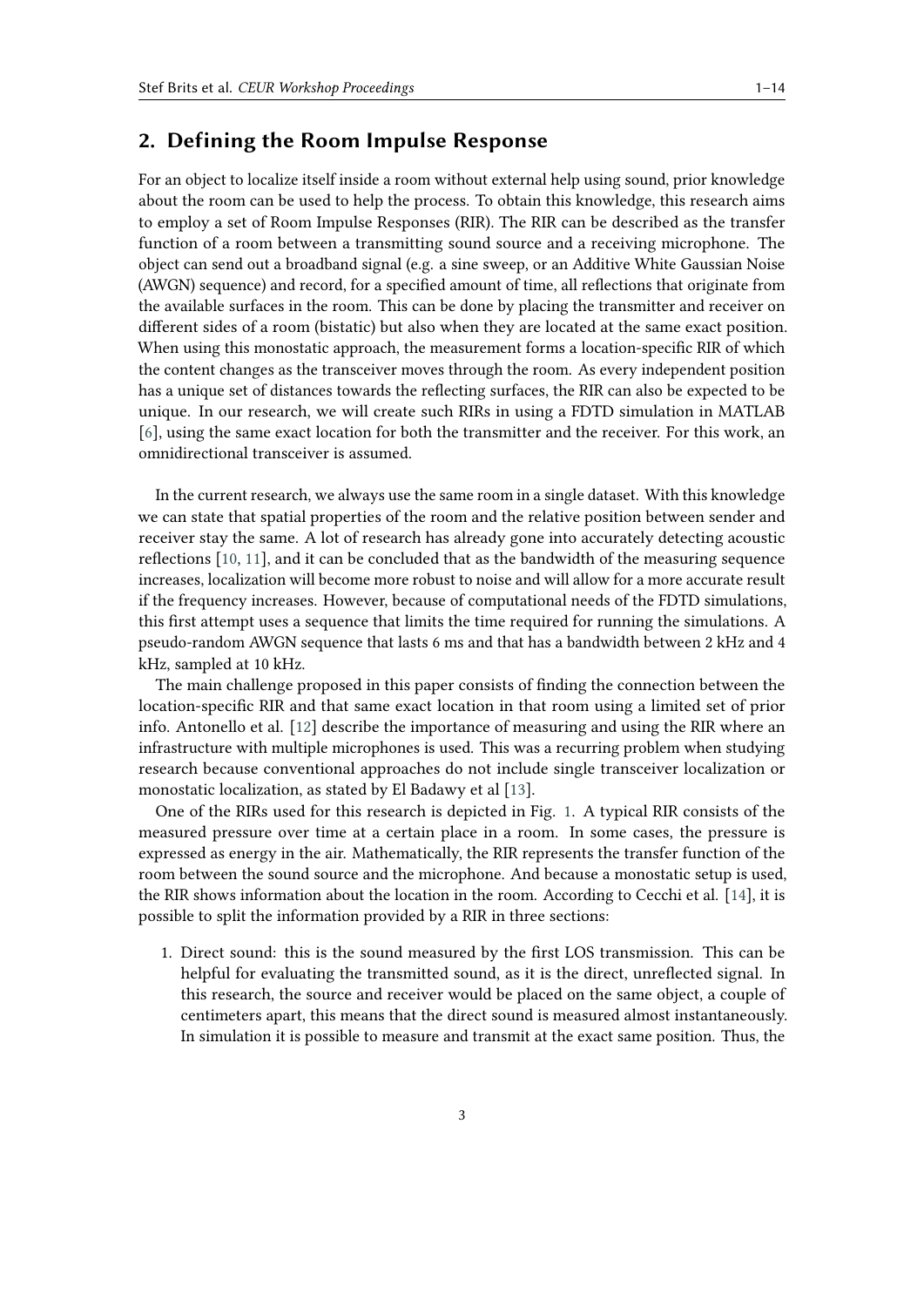<span id="page-3-1"></span>

Figure 1: Graph of a typical room impulse response, discrete time on the x-axis, absolute pressure on the y-axis. Measuring for a period of 0,3 seconds allows for the capture of large amount of the reverberation that occurs after the direct reflections have been recorded.

direct sound is not relevant for our simulated results, as the transmitter and receiver are positioned exactly on the same pixel.

- 2. Early reflections: the early reflections are the first reflected waves, created by first order reflections. In a rectangular room, this part is likely to consist of six reflections originating from the walls, floor and ceiling. Furthermore, these reflections are influenced by the directivity of the used microphone and sound source. Also the distances of the walls in relation to the object impact these early reflections. A larger distance will result in the sound waves taking longer to reach a wall and reflect back.
- 3. Late reflections: the late reflections consist of all measured information after direct sound and early reflections. This part of the RIR contains a large amount of noise relative to the signal, since the measured signals have dissipated over time. Nevertheless, the late reflections contain a lot of information on the rooms' spatial properties. Through multi-path propagation, late reflections could show the dimensions of the room and can aid in the aural localization in the room.

# <span id="page-3-0"></span>**3. Generating Acoustic Data**

Firstly, we employed the intuitive approach to measure in real life. A very basic procedure by measuring in a dorm room with a laptop (Lenovo Y520-15IKBN) was used. That laptop simultaneously sent and received a sub 20kHz sine-sweep signal sampled at 44100 Hz, based on methods used by Stan et al. [\[15\]](#page-12-7). This method proved to be inconsistent. When conducting multiple equal tests at different days, different measurements were found. This was thought to be caused by noise drowning out the information gathered from measurements. Also, obtaining the large amount of training data that is required to train the network in this manner can be seen as cumbersome. For this reason the research would first be validated using simulated measurements, that can be run in parallel to limit the required time.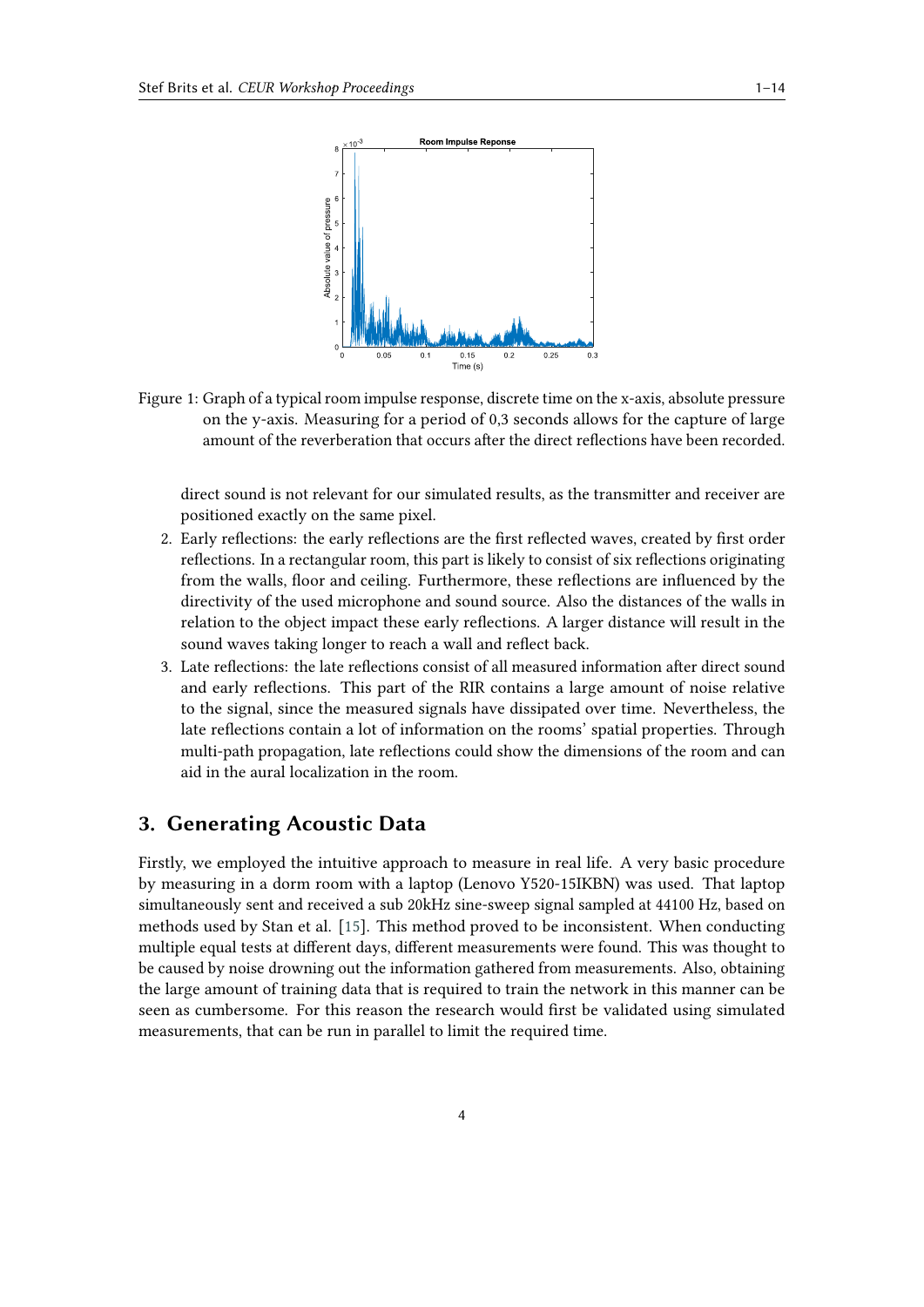### **3.1. Simulation Methods**

Simulation is a strong, well known tool for creating substitute data. For example Vargas et al. [\[16\]](#page-12-8) showed that using simulated data could be used to train machine learning algorithms for sound recognition. Vargas et al. also noted that transfer learning could be used to expand neural networks trained on simulated data to be tested on real, measured data. Such methods of simulating are explored by Markovic et al. [\[17\]](#page-12-9) and Deines et al. [\[18\]](#page-12-10) more thoroughly. Multiple ways of simulating the acoustic properties of a room exist. These can be split in two categories.

- 1. Solving wave equations: This approach considers numerically solving the wave equations to find the physical properties of a room. This method is more accurate than geometrical acoustics. The drawback of this method consists of the large computational cost of solving the wave equations.
- 2. Geometrical acoustics (GA): The geometrical acoustics approach simplifies the acoustics modeling problem by assuming sound waves to be rays. This simplification creates the advantage of a favorably lower computational cost at the price of accuracy. Savioja et al. [\[19\]](#page-12-11) further expand upon these concepts in practice. Maa et al. [\[20\]](#page-12-12) also provide useful insights, favouring geometrical acoustics for practitioners, while favouring wave equations for theoretical studies.

Both solving wave equations as GA contain useful modeling techniques for localization and auralization purposes. The choice was made to use a wave equation solving technique due to its accurate nature.

## **3.2. Finite-Difference Time-Domain Simulation**

<span id="page-4-0"></span>We used the finite-difference time-domain method for modeling the room and more precisely its reflective properties. This choice was based on multiple successful researches comparing modeling methods and preferring FDTD over multiple GA methods like ray-tracing. De Sena et



Figure 2: A 2-dimensional projection of an example 3-D FDTD simulation. The wavefront originates from the location of the acoustic transceiver, where also the RIR will be recorded after the signal has passed through the environment.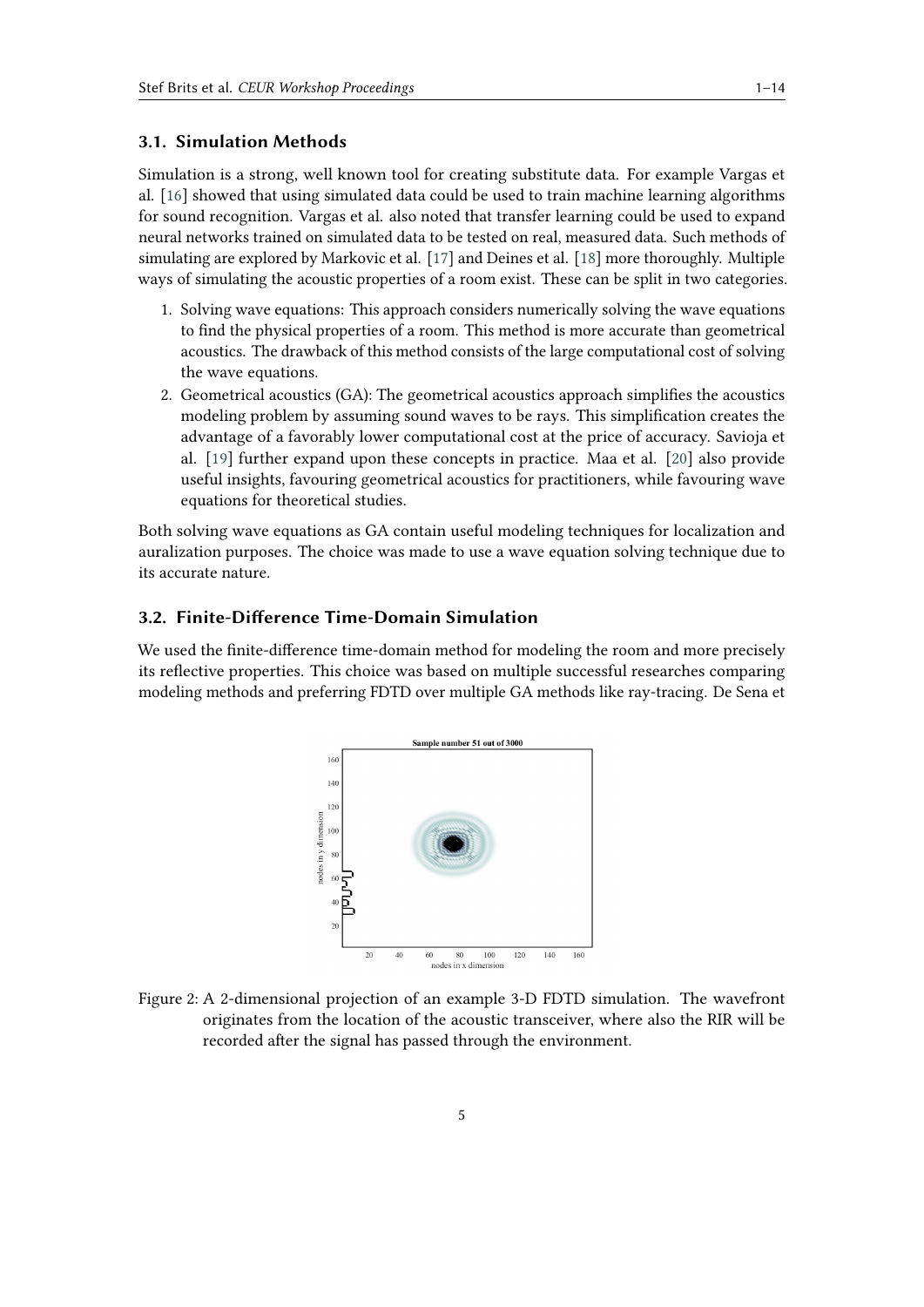

Figure 3: An example spectrogram of a RIR, used by the CNN to estimate the location of the transceiver.

al. [\[21\]](#page-12-13) and Yokota et al. [\[22\]](#page-12-14) used FDTD in comparative studies, where they show the relevance of the numerical approach to localization problems in acoustics. It could be possible to execute our research with other methods of simulation. For example, when using ray-tracing methods, a higher frequency signal could have been simulated, as explored by Vasiou et al. [\[23\]](#page-13-0). For this research, it is more important to know what FDTD does than knowing how the calculations are performed. For a detailed mathematical definition of FDTD, we refer to [\[24\]](#page-13-1) by Schneider, in chapter twelve, the topic of acoustics is discussed separately. FDTD calculates the 'next' state of the pressure field based on all previous states. It calculates every next state of the field, given the previous states. Which in turn gives a result that is close to what is expected to be measured in practice. Using this algorithm we could define a room in MATLAB and calculate the pressure (sound) fields over a time of 0,3 seconds. 0,3 seconds is sufficiently long, as we can deduce that 0,3 seconds of measurements simulate paths over 100 meters long, inside a room of 10 by 10 meters. A snapshot of the FDTD simulation is depicted in Fig. [2,](#page-4-0) where the transceiver is located at the center of the visible wavefront, and the room is shown as the borders of the plot, with a small amount of reflectors located at the left portion of the room, breaking the symmetry of the room. The figure shows 170 by 170 nodes, as opposed to the expected 10 meters by 10 meters. This effect appeared due to the FDTD simulations requiring space to be discretized for calculating the sound waves in the room. The coordinates in the room that contained the location of the object were chosen to be random values in the xy-plane. Every simulation consisted of 0,3 seconds of sampling at a random location, with the signal source at the same location, simulating the transceiver.

# <span id="page-5-0"></span>**4. Using Neural Networks for Localization**

#### **4.1. Fully Connected Neural Networks**

The first simulation results consisted of 3000 samples, measuring pressure at the location of the object, which will be seen as the room impulse response (RIR). Along with the RIR, the ground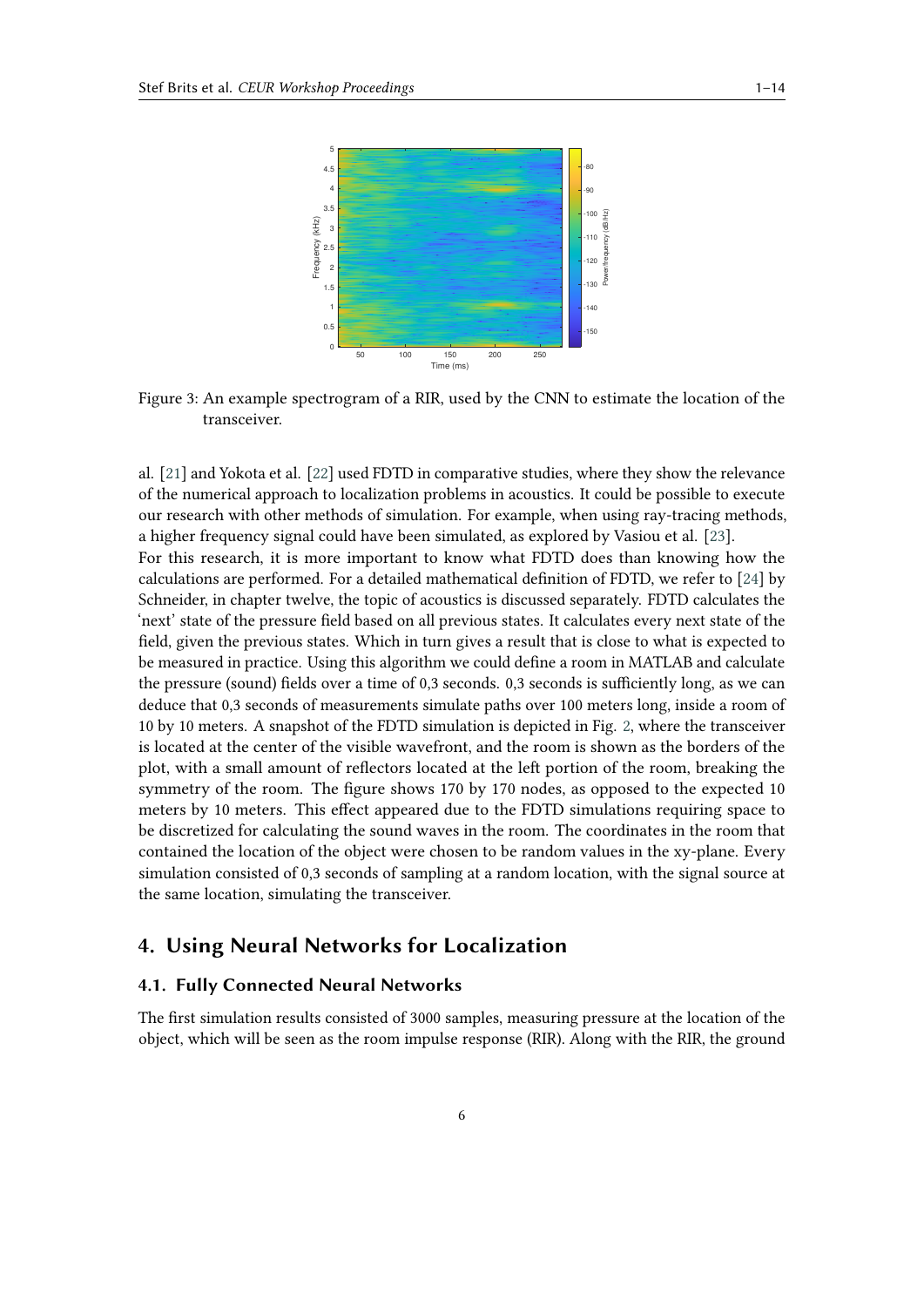

<span id="page-6-0"></span>Figure 4: Illustrations of the three different neural networks produced for this paper. Notice that the (a) utilizes time-domain data, while the other networks use both the time and frequency information present in the spectrogram images.

truth location was added for every simulation to later use as a label in the neural networks. The location contains the x-, and y-coordinate in the simulated room. 250 simulations were constructed based on the same room with the same additive white Gaussian noise pulse. These simulations were the first real dataset that could be used as input for the fully connected neural network. It was important to use a simple network at first, for clarity reasons and to know that there is indeed the possibility to extract locations from the simulated data.

The main goal in this step was not to produce a precise network, but to produce an accurate network. This meant that the importance lies in the consistence of localization guesses, not the precision of those guesses. For this we designed a simple, fully connected classification network that had a high accuracy in contrast to its small dataset of 500 simulations, as seen in the confusion matrix in Fig. [6.](#page-9-0)

### **4.2. Classification Convolutional Neural Networks**

After designing the first fully connected network, it could be remarked that training a fully connected network on the time series data would be less efficient than employing the frequency domain counterpart of the data. To achieve this, the fast Fourier transform (FFT) helped in making images (spectrograms) out of the time series RIR, which was also done in [\[8\]](#page-12-0). The dimensions of those spectrogram images change as the bin size used to store them changes, where a higher bin size or resolution contains more information. The downside of using a higher resolution is higher computational load. In the end, the original matrix was a complex 257 by 208 matrix. That matrix was split up into two channels. With the first channel being the amplitude and the second channel containing the phase. By using the spectrogram, the amplitude and phase could be used as input features. A downside of using this type of network is that the localization output is limited to a fixed set of outcomes, which drastically limits the potential accuracy obtained by the system.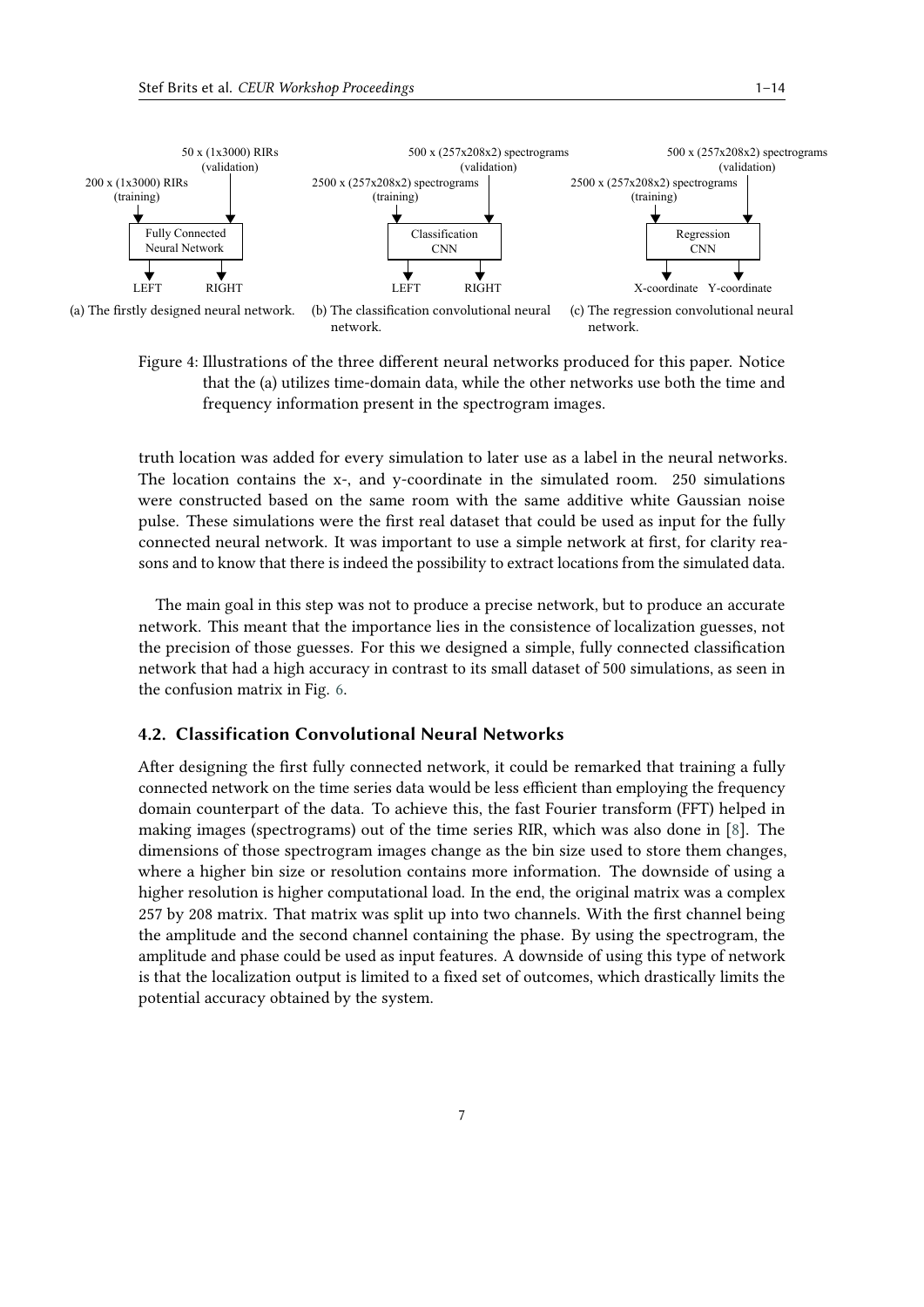## **4.3. Regression Convolutional Neural Networks**

The final iteration of the algorithm needed to perform monostatic localization consisted of a convolutional network with three convolution layers, each followed by a ReLU and normalization layer. The structure of this network can be seen in Fig. [5.](#page-7-0) The input consists of the same type of spectrogram used in the classification type of network. The benefit of using a regression network is that the output is not limited to a fixed set of predetermined outcomes, but returns a set of coordinate estimations.

#### **4.4. Overfitting**

Overfitting was a recurring obstacle during the execution of this research. It is well known that overfitting is bound to be a problem in every research involving (convolutional) neural networks. The frequent occurrence of over-fitting makes it so that large quantities of different methods exist to counteract the over-fitting problems. As an example, Srivastava et al. [\[25\]](#page-13-2) use dropout layers in deep neural networks. For this research, a multitude of methods were used to counteract overfitting. Firstly, we used lower initial learning rates to stop the weights from reaching their end values too fast. If the learning rate is too high, the network will learn too many features from the training data and will overfit. Additionally, we used larger datasets, containing 3000 simulations, helping restrain the overfitting. If a network uses more (diverse) data during training, it is intuitive that the network will learn less trivial, wrong features. Also the switch from classification to regression CNNs made overfitting occur after less epochs, so in a later stage of the training stage. Since using a binary output 'left' and 'right' generates no difference in interpreting 'far left' or 'close left', while regression generates an exact coordinate.

## **4.5. Designing the Layers and Hyperparameters**

<span id="page-7-0"></span>When designing layers for a neural network, two general starting points can be chosen. The first option is to make a minimalist network which has as little complexity as possible, slowly adding complexity until the desired specifications are reached. The other starting option is the



Figure 5: The structure of the regression Convolutional Neural Network used to obtain the final results in this paper.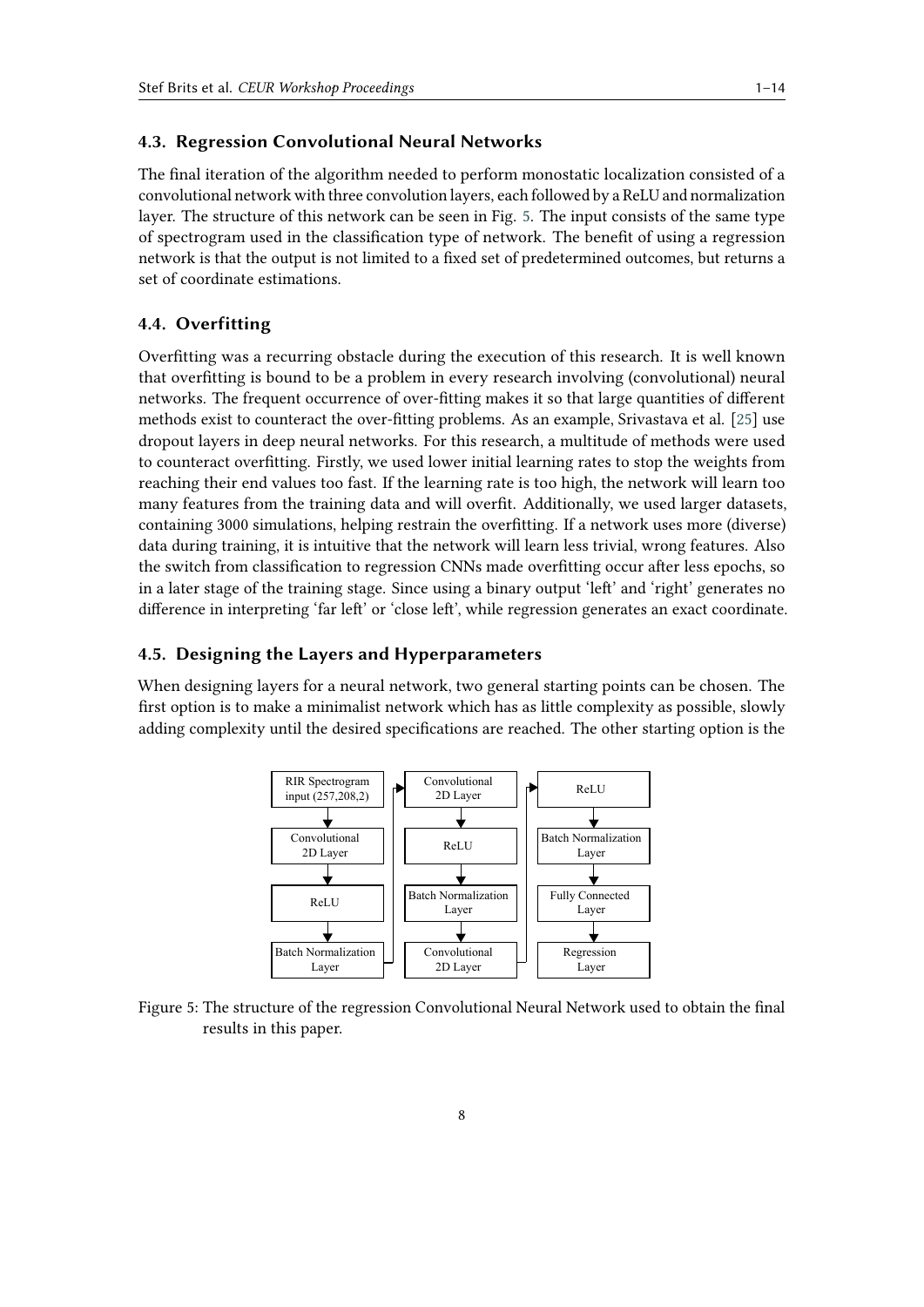exact opposite, starting with an especially complex network and whittling down the complexity until reaching the desired results.

In this research, we employed a combination of these two approaches. The model on which the first CNN was based, was a classification network made for lung sound analysis available within our lab. This was a more complex network then what was needed for this application but it laid the ground work for spectrogram images as input data. This meant using the second starting point, a complex neural network that can be whittled down into a usable network. We lowered the number of weights and biases by changing the kernel and stride sizes. The art of designing layers for neural networks relies on trial-and-error, as explored by Suganuma et al. [\[26\]](#page-13-3).

# <span id="page-8-0"></span>**5. Results and Discussion**

#### **5.1. Fully Connected Neural Network Results**

After making a small dataset of 100 RIRs consisting of 3000 samples. The first, fully connected network using time-domain data as input, was able to be trained and tested. The earliest results were then reached by testing the network and plotting the confusion matrix on the limited dataset. This is illustrated in Fig. [6.](#page-9-0)

As seen in Fig. [4a,](#page-6-0) the output consists of guessing whether the object is LEFT or RIGHT in the room. Which corresponds to the left hand side and the right hand side of the simulated room. The room is split up in left and right by dividing the x coordinate in two and deciding the border at that x value. Fig. [6](#page-9-0) shows the confusion matrix of that network, with zero corresponding to LEFT and one corresponding to right. The network is capable of estimating the rough location of the transceiver with an accuracy of 81%.

#### **5.2. Classification With Convolutional Neural Network**

The results from the first versions of the convolutional network were not optimized to a useful degree. The added complexity and small dataset made classification harder. The used network was too complex for the amount of data available. Overfitting was substantially big that learning would quickly halt. This did not mean that making this network was in vain, the goal of the classification network was so that the regression network had firm fundamentals. We learned the importance of the relation between complexity of the network and the amount of available data. Also ways of lowering learning rates were learned while minimizing overfitting. This network served as a stepping stone to the next results, as this network validated the possibility to use spectrogram images of the RIR data to perform rough localization. This paved the way for the third version of the network that adds regression to perform more accurate estimations.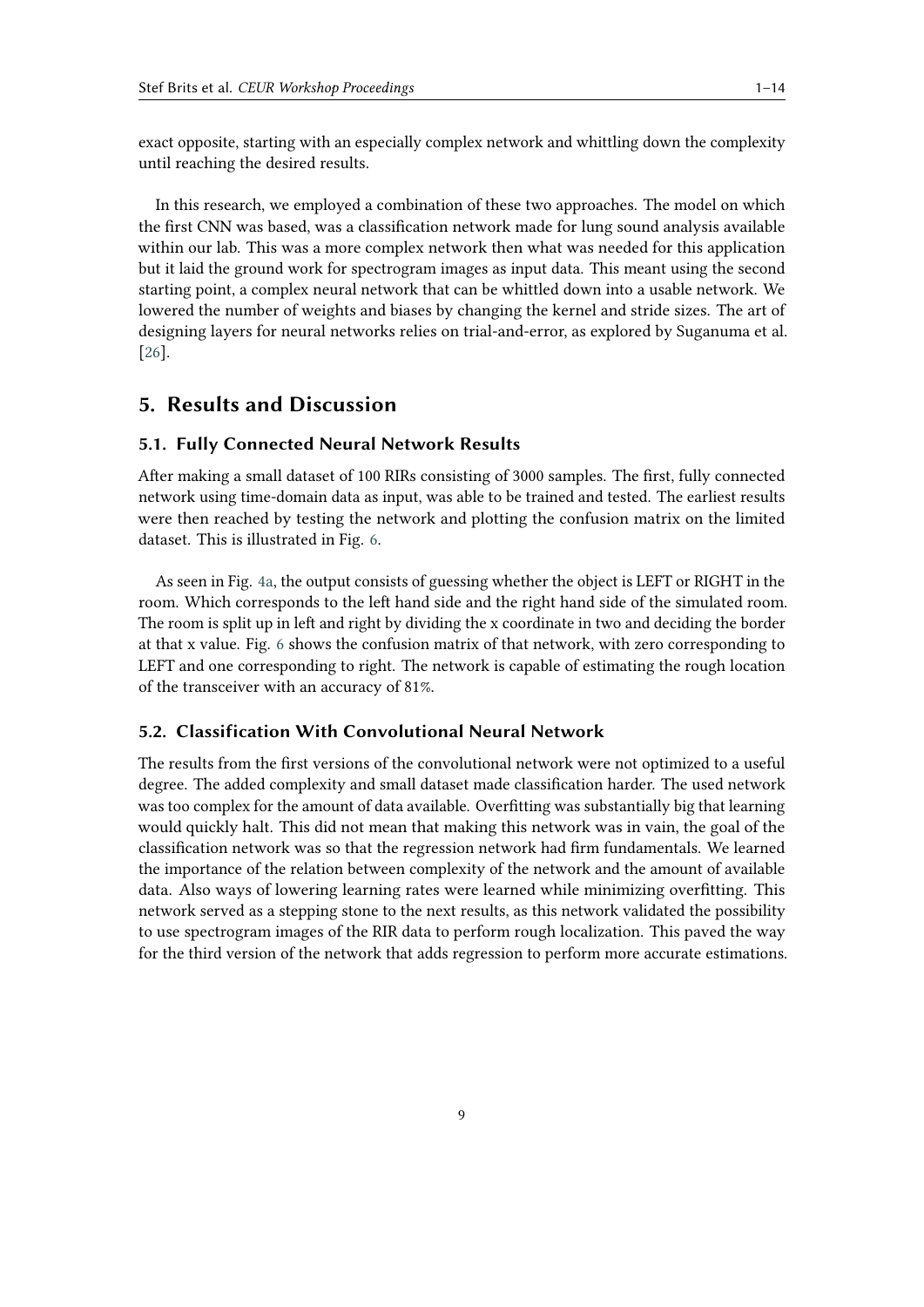<span id="page-9-0"></span>

Figure 6: Illustration of the confusion matrix of the first fully connected network which made rough estimations on the transceiver being on either the left side, or the right side of the room. with zero corresponding to 'left' and one corresponding to 'right'. The obtained accuracy is 81%.

## **5.3. Regression With Convolutional Neural Network**

The benefit of using regression instead of classification is that regression trains continuous variables instead of specified labels. This makes it more suitable for applications such as this one, where two parameters need to be estimated accurately. In Fig. [8](#page-10-1) an error histogram is shown that shows the estimation error distribution between the true locations and location estimates by the most accurate network we could design and train during this research. Note that the error function is the euclidean distance between the two points. The simulated room wherein these predictions took place is visible in Fig. [2.](#page-4-0) The data is extracted out of 300 position estimates and shows that the majority of estimations have an estimation error below 20 cm, with a total average of 14,7 cm.

In Fig. [7](#page-10-2) a single example of a set of estimated coordinates, generated using the network shown in Fig. [5,](#page-7-0) is depicted. The room is displayed within the boundaries of the plot. The results are promising and encourage future research on this topic. The height dimension could be added in a later iteration of this research, but was not deemed relevant for the current application.

To contribute to the robustness of the research, tests were performed on the trained networks used for the last results. The goal was to show that the localization is not random and is far more precise and accurate than random guessing. When using the same 300 simulations used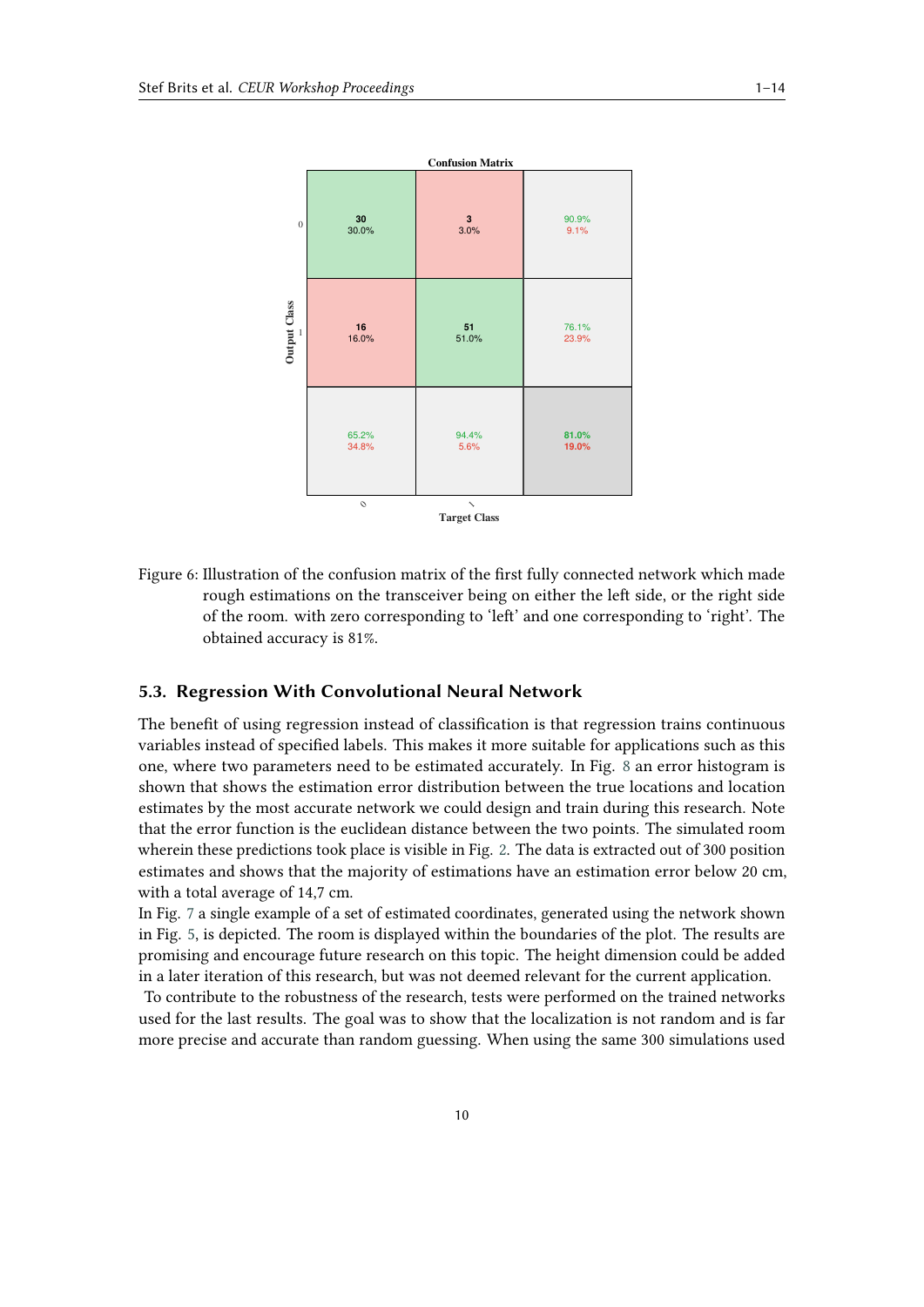<span id="page-10-2"></span>

<span id="page-10-1"></span>Figure 7: Example of a set of coordinates, estimated by the regression CNN when using the spectrogram or the measured RIR as input. Ground truth coordinate: [6,9 m; 8,4 m], estimated coordinate: [7,0183 m; 85,744 m]



Figure 8: Histogram that plots the errors of validation data passed through the final regression convolutional neural network. The error is the distance between guess and ground truth in a simulated 10x10x4 (LxWxH in m) room.

in Fig. [8,](#page-10-1) random guesses resulted in a mean error distance of 4,0961 meter. This proves that the results discussed, with a mean error of 0,1473 meters in the same environment, are more accurate.

# <span id="page-10-0"></span>**6. Conclusion and Discussion**

The research question that was handled in this paper was the following: "Is it possible to localize an object inside a known room using only one sound transceiver? If it is possible, how accurate can the measurement be without the help of this additional infrastructure and which additional intelligent algorithms will be needed?" This paper came to the conclusion that it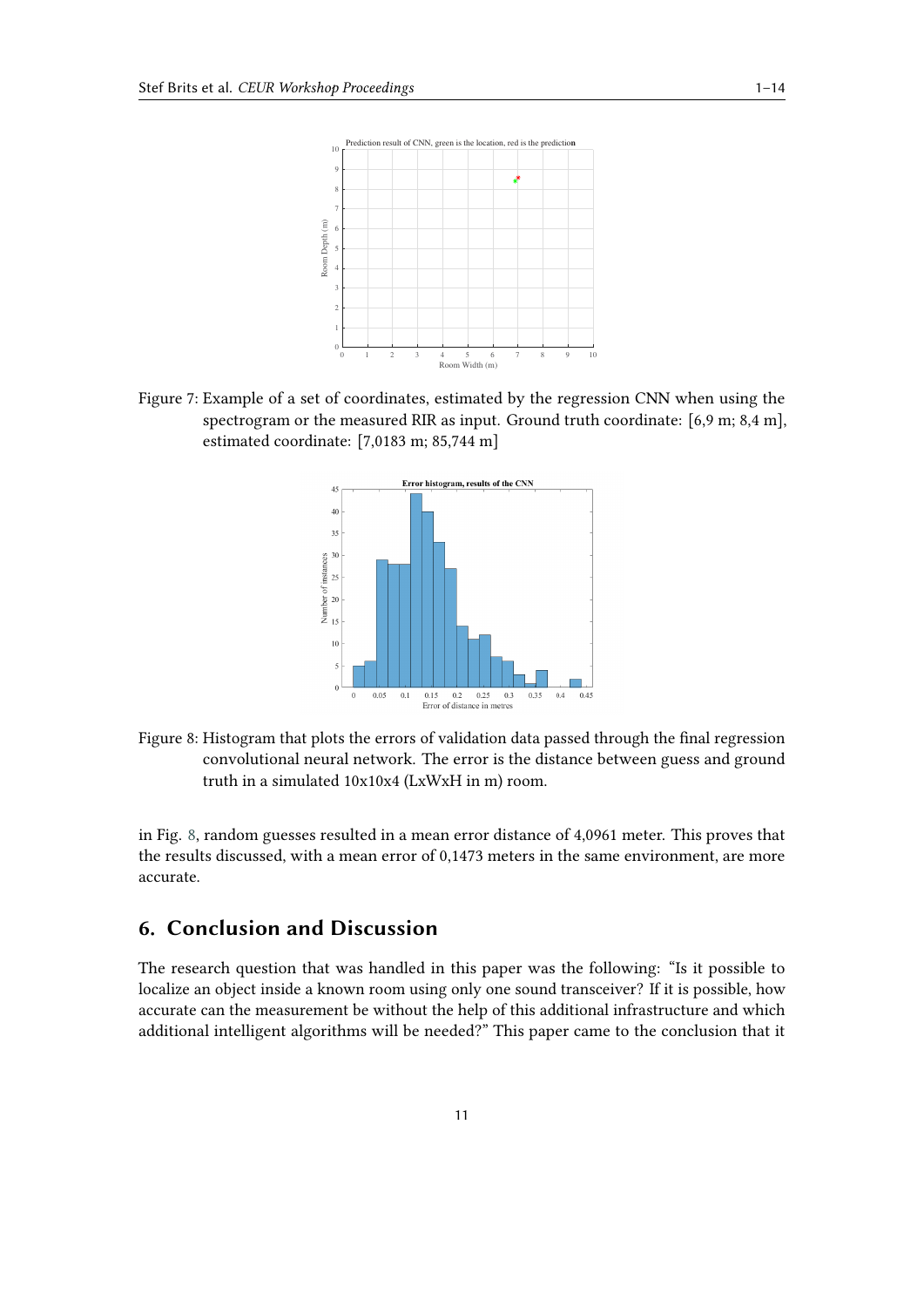is indeed possible to accurately localize an object in a room, simulated using finite-difference time-domain numerical techniques. Different types of networks were tested, starting with a classification approach where rough estimates about the position of the transceiver were made based on time-domain recordings. To improve accuracy and extract more information out of the time-domain data, the research switched to working with spectrogram images of the recorded data, which made it possible to use convolutional neural networks. To reach a mean accuracy of under 15 cm, a regression convolutional neural network was needed. This network was trained on more than 2000 different spectrograms of room impulse responses.

# **7. Future Work**

This work was constrained to use only one microphone/transceiver. This made the research interesting, differing from conventional auralization and localization research. Future research may consist of transferring the simulated networks to real life scenarios. Bianco et al. [\[27\]](#page-13-4) suggest the use of transfer learning and make a summary of multiple successful studies reaching accurate localization in real world scenarios by employing transfer learning. Due to limitations in time and computational power, the research in this paper was forced to use a sub-optimal measuring sequence for this type of application. For future research, it may also be useful have a measuring sequence with a larger bandwidth and explore the use of coded emissions which would allow multiple objects to be tracked simultaneously. Also the influence of the transceiver beam pattern should be examined. We hope that future research may build upon the concepts and approaches formed in this study.

# **References**

- <span id="page-11-0"></span>[1] B. Siciliano, O. Khatib, Springer Handbook of Robotics, Springer Berlin Heidelberg, Berlin, Heidelberg, 2008. URL: [http://link.springer.com/10.1007/978-3-540-30301-5.](http://link.springer.com/10.1007/978-3-540-30301-5) doi:[10.1007/](http://dx.doi.org/10.1007/978-3-540-30301-5)  $978 - 3 - 540 - 30301 - 5.$
- [2] G. Seco-Granados, J. López-Salcedo, D. Jiménez-Baños, G. López-Risueño, Challenges in indoor global navigation satellite systems: Unveiling its core features in signal processing, IEEE Signal Processing Magazine 29 (2012) 108–131. doi:[10.1109/MSP.2011.943410](http://dx.doi.org/10.1109/MSP.2011.943410).
- <span id="page-11-1"></span>[3] J. Urena, A. Hernandez, J. J. García, J. M. Villadangos, M. Carmen Perez, D. Gualda, F. J. Álvarez, T. Aguilera, Acoustic local positioning with encoded emission beacons, Proceedings of the IEEE 106 (2018) 1042–1062.
- [4] I. Dokmanić, R. Parhizkar, A. Walther, Y. M. Lu, M. Vetterli, Acoustic echoes reveal room shape, Proceedings of the National Academy of Sciences 110 (2013) 12186 – 12191.
- <span id="page-11-2"></span>[5] S. Khattak, C. Papachristos, K. Alexis, Visual-thermal landmarks and inertial fusion for navigation in degraded visual environments, CoRR abs/1903.01656 (2019). URL: [http:](http://arxiv.org/abs/1903.01656) [//arxiv.org/abs/1903.01656.](http://arxiv.org/abs/1903.01656) [arXiv:1903.01656](http://arxiv.org/abs/1903.01656).
- <span id="page-11-3"></span>[6] T. J. Cox, P. D'Antonio, Acoustic Absorbers and Diffusers, volume 4, 2009. URL: [http:](http://arxiv.org/abs/1011.1669 http://dx.doi.org/10.1088/1751-8113/44/8/085201) [//arxiv.org/abs/1011.1669http://dx.doi.org/10.1088/1751-8113/44/8/085201.](http://arxiv.org/abs/1011.1669 http://dx.doi.org/10.1088/1751-8113/44/8/085201) doi:[10.4324/](http://dx.doi.org/10.4324/9781482266412) [9781482266412](http://dx.doi.org/10.4324/9781482266412).
- <span id="page-11-4"></span>[7] N. Le Dortz, F. Gain, P. Zetterberg, WiFi fingerprint indoor positioning system using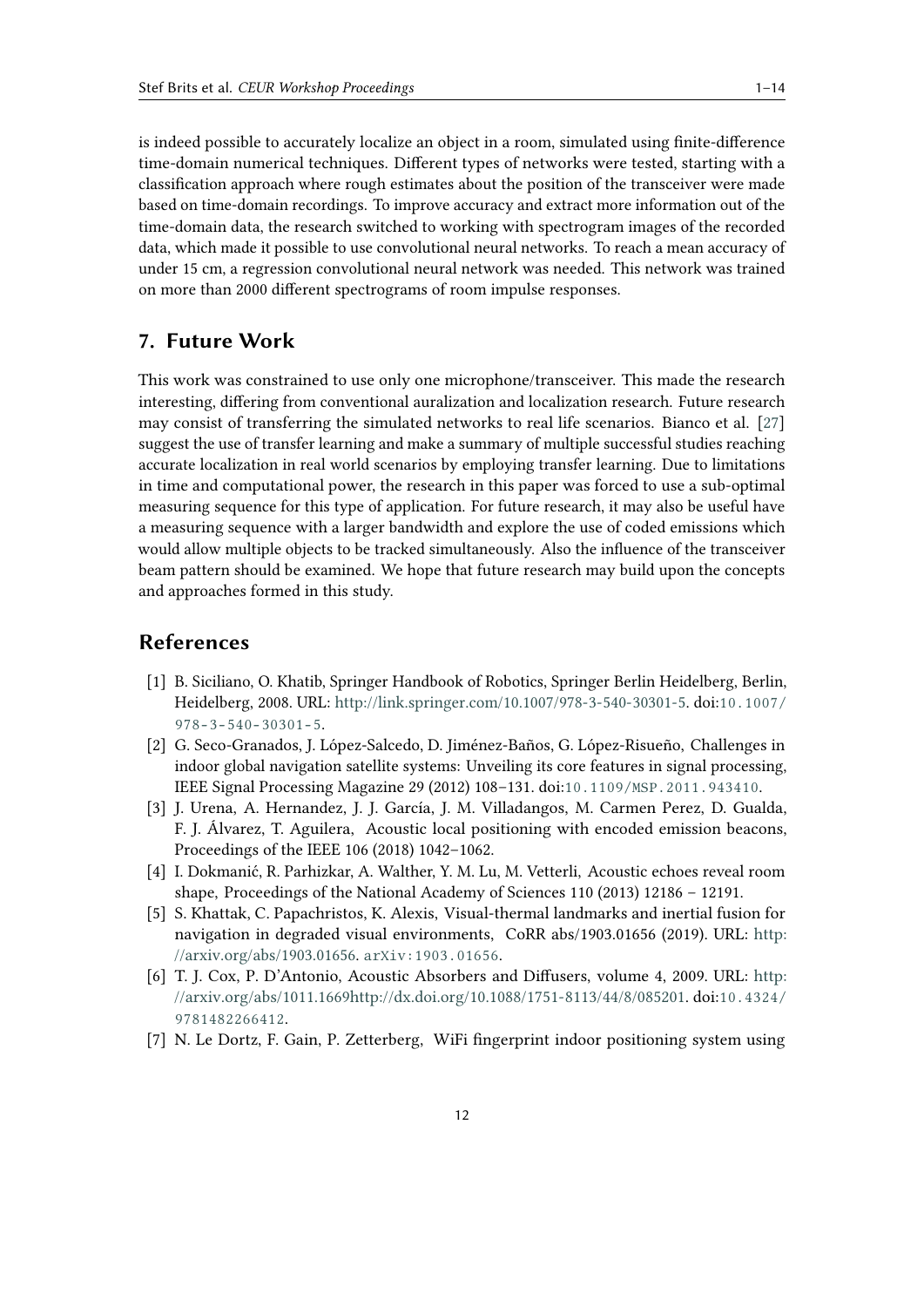probability distribution comparison, ICASSP, IEEE International Conference on Acoustics, Speech and Signal Processing - Proceedings (2012) 2301–2304. doi:[10.1109/ICASSP.2012.](http://dx.doi.org/10.1109/ICASSP.2012.6288374) [6288374](http://dx.doi.org/10.1109/ICASSP.2012.6288374).

- <span id="page-12-0"></span>[8] Y. Nagama, T. Umezawa, N. Osawa, Indoor localization based on analysis of environmental ultrasound, in: IPIN (Short Papers/Work-in-Progress Papers), 2019, pp. 423–430.
- <span id="page-12-1"></span>[9] J. M. Vera-Diaz, D. Pizarro, J. Macias-Guarasa, Towards end-to-end acoustic localization using deep learning: From audio signals to source position coordinates, Sensors (Switzerland) 18 (2018). URL: [https://pubmed.ncbi.nlm.nih.gov/30322007/.](https://pubmed.ncbi.nlm.nih.gov/30322007/) doi:[10.3390/s18103418](http://dx.doi.org/10.3390/s18103418). [arXiv:1807.11094](http://arxiv.org/abs/1807.11094).
- <span id="page-12-2"></span>[10] P. Stoica, H. He, J. Li, Optimization of the receive filter and transmit sequence for active sensing, IEEE Transactions on Signal Processing 60 (2012) 1730–1740. doi:[10.1109/TSP.](http://dx.doi.org/10.1109/TSP.2011.2179652) [2011.2179652](http://dx.doi.org/10.1109/TSP.2011.2179652).
- <span id="page-12-3"></span>[11] H. He, J. Li, P. Stoica, Waveform design for active sensing systems: a computational approach, Cambridge University Press, 2012.
- <span id="page-12-4"></span>[12] N. Antonello, E. De Sena, M. Moonen, P. A. Naylor, T. van Waterschoot, Room impulse response interpolation using a sparse spatio-temporal representation of the sound field, IEEE/ACM Transactions on Audio, Speech, and Language Processing 25 (2017) 1929–1941. doi:[10.1109/TASLP.2017.2730284](http://dx.doi.org/10.1109/TASLP.2017.2730284).
- <span id="page-12-5"></span>[13] D. El Badawy, I. Dokmanić, Direction of arrival with one microphone, a few legos, and nonnegative matrix factorization, IEEE/ACM Transactions on Audio, Speech, and Language Processing 26 (2018) 2436–2446. doi:[10.1109/TASLP.2018.2867081](http://dx.doi.org/10.1109/TASLP.2018.2867081).
- <span id="page-12-6"></span>[14] S. Cecchi, A. Carini, S. Spors, Room response equalization—a review, Applied Sciences 8 (2017) 16. URL: [https://doi.org/10.3390/app8010016.](https://doi.org/10.3390/app8010016) doi:[10.3390/app8010016](http://dx.doi.org/10.3390/app8010016).
- <span id="page-12-7"></span>[15] A. D. Stan G, Embrechts J, Comparison of different impulse response measurement techniques, AES: Journal of the Audio Engineering Society 50 (2002) 249–262.
- <span id="page-12-8"></span>[16] E. Vargas, J. R. Hopgood, K. Brown, K. Subr, On improved training of cnn for acoustic source localisation, IEEE/ACM Transactions on Audio, Speech, and Language Processing 29 (2021) 720–732. doi:[10.1109/TASLP.2021.3049337](http://dx.doi.org/10.1109/TASLP.2021.3049337).
- <span id="page-12-9"></span>[17] M. Markovic, S. K. Olesen, D. Hammersho/i, Three-dimensional point-cloud room model in room acoustics simulations 133 (2013) 3532–3532. URL: [https://sfx.aub.aau.dk/sfxaub?](https://sfx.aub.aau.dk/sfxaub?sid=pureportal&doi=10.1121/1.4806371) [sid=pureportal&doi=10.1121/1.4806371.](https://sfx.aub.aau.dk/sfxaub?sid=pureportal&doi=10.1121/1.4806371) doi:[10.1121/1.4806371](http://dx.doi.org/10.1121/1.4806371).
- <span id="page-12-10"></span>[18] E. Deines, M. Hering-Bertram, J. Mohring, J. Jegorovs, F. Oberste-Dommes, G. Nielson, Comparative visualization for wave-based and geometric acoustics, Visualization and Computer Graphics, IEEE Transactions on 12 (2006) 1173–1180.
- <span id="page-12-11"></span>[19] L. Savioja, U. P. Svensson, Overview of geometrical room acoustic modeling techniques, The Journal of the Acoustical Society of America 138 (2015) 708–730. URL: [https://doi.org/](https://doi.org/10.1121/1.4926438) [10.1121/1.4926438.](https://doi.org/10.1121/1.4926438) doi:[10.1121/1.4926438](http://dx.doi.org/10.1121/1.4926438).
- <span id="page-12-12"></span>[20] D. Y. Maa, The flutter echoes, The Journal of the Acoustical Society of America 13 (1941) 170–178. URL: [https://doi.org/10.1121/1.1916161.](https://doi.org/10.1121/1.1916161) doi:[10.1121/1.1916161](http://dx.doi.org/10.1121/1.1916161).
- <span id="page-12-13"></span>[21] E. De Sena, N. Antonello, M. Moonen, T. van Waterschoot, On the modeling of rectangular geometries in room acoustic simulations, IEEE/ACM Transactions on Audio, Speech, and Language Processing 23 (2015) 774–786. doi:[10.1109/TASLP.2015.2405476](http://dx.doi.org/10.1109/TASLP.2015.2405476).
- <span id="page-12-14"></span>[22] T. H. Yokota T, Sakamoto S, Comparison of room impulse response calculated by the simulation methods based on geometrical acoustics and wave acoustics, Institute of